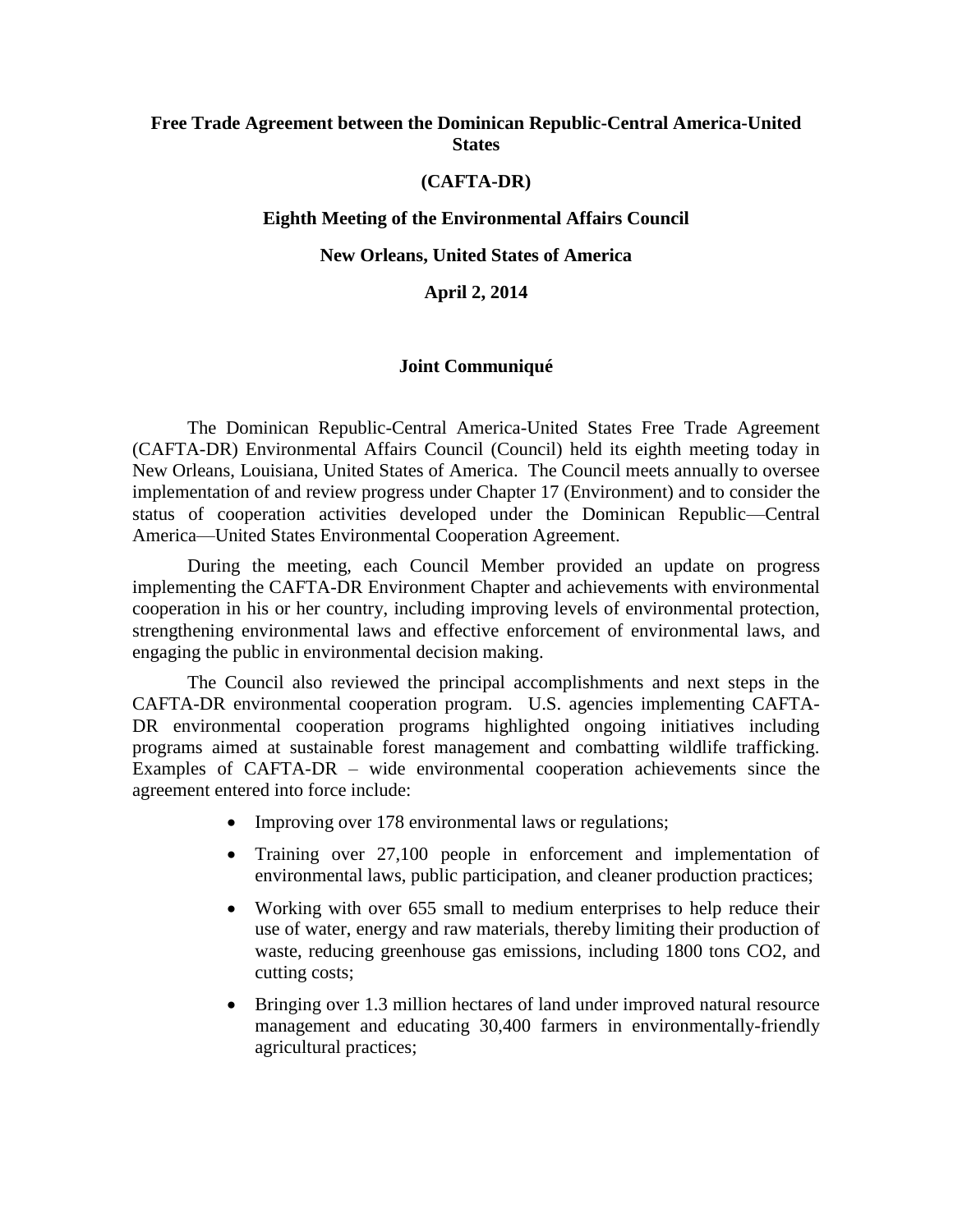- Strengthening five wastewater laboratories in effective measurement and analysis of wastewater samples to become ISO-compliant and to decrease water pollution;
- Supporting local, non-governmental organizations through a small grants program to train over 3,000 people in the use of available public participation mechanisms and disseminate information on the importance of environmental protection to over 13,000 people; and
- Supporting the Central American Wildlife Enforcement Network (CAWEN) to hold national level meetings in six member countries, solidifying interagency national networks to combat wildlife trafficking and to support cross border and regional enforcement of wildlife trafficking laws. The meetings brought together hundreds of environmental prosecutors, law enforcement agents, judges, Convention on the International Trade in Endangered Species of Wild Fauna and Flora (CITES) authorities, scientists, and other key actors across 38 different agencies and international organizations.

The Council also received a report from the Secretariat for Environmental Matters (Secretariat) and recognized the high number of public submissions as a positive demonstration of increased public participation and awareness. The Secretariat has received 29 submissions since 2007 regarding effective enforcement of environmental laws by CAFTA-DR Parties; of these submissions, three factual records have been completed and five submissions are being analyzed. The Council discussed the third factual record that was published in October 2013, West Bay Roatan CAALA/11/004, which involved issues about environmental licensing in Honduras. The Council also discussed ongoing environmental cooperation programs aimed at building capacity to conduct environmental impact assessments, and how such training should be expanded. Honduras noted that it established a new system to improve transparency with respect to environmental licensing which will provide information about the status of environmental impact assessment evaluation processes.

The Secretariat also:

- Reported on progress towards selecting a proposal to complete a study on ensuring sustainable financing for the Secretariat; and
- Summarized its extensive outreach activities: it has provided information about the submission mechanism to approximately 2,700 non-governmental organizations (NGOs), academia, the private sector, and governments through workshops, one-onone meetings, and outreach events.

The Council received the fourth evaluation report from the Organization of American States (OAS) monitoring progress of the environmental cooperation programs in the CAFTA-DR countries. The OAS presented the key results from the fourth evaluation report and discussed the findings with the Council.

The Council Members underscored that CAFTA-DR demonstrates how trade policy can promote environmental stewardship, and reiterated their commitment to continue to work together to improve environmental protection while advancing sustainable